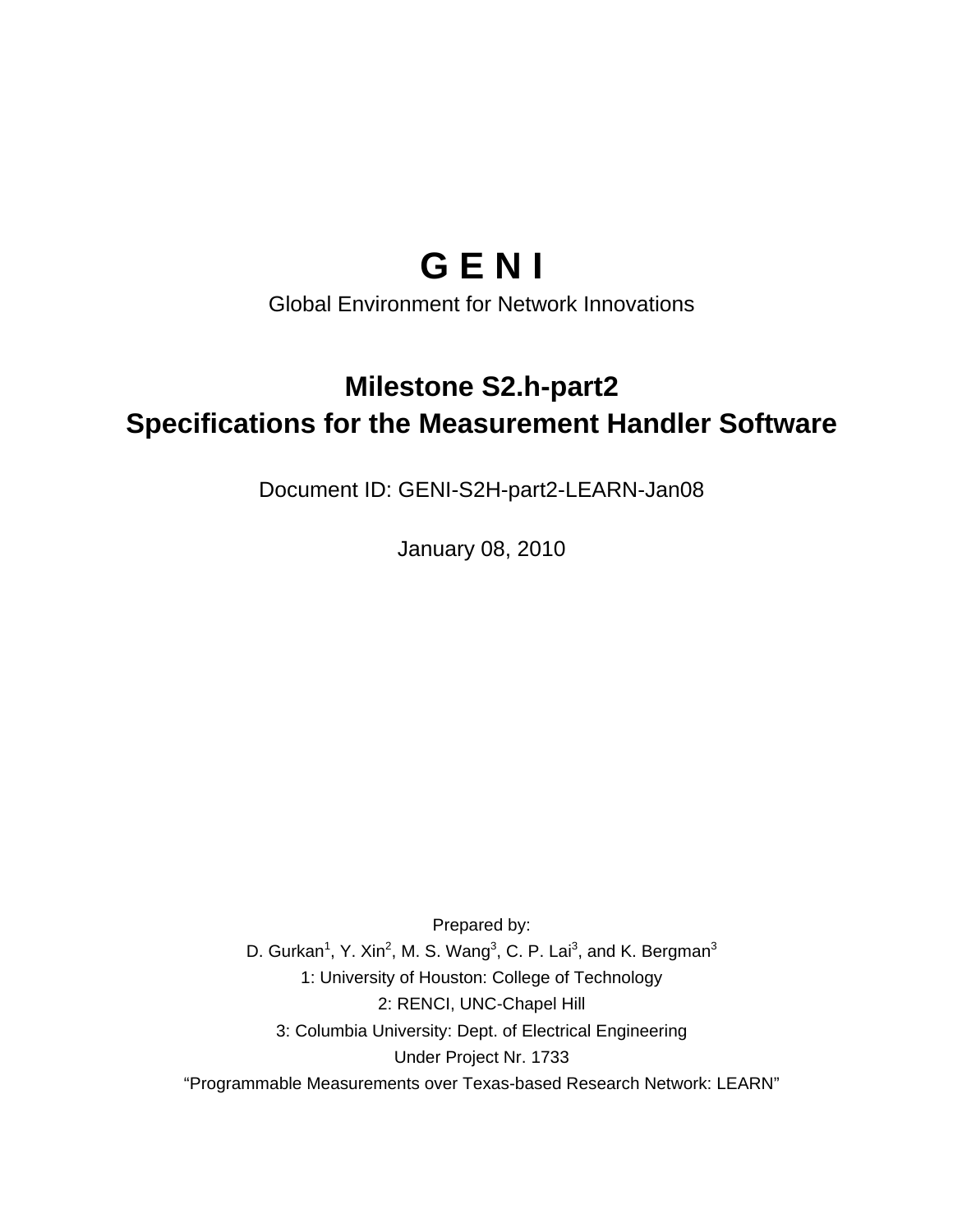# TABLE OF CONTENTS

|                | 1.1  |  |
|----------------|------|--|
|                | 1.2  |  |
|                |      |  |
|                | 1.3  |  |
| $\mathfrak{D}$ |      |  |
| $\mathcal{R}$  |      |  |
|                | 3.1  |  |
|                | 3.2  |  |
|                | 3.3  |  |
| $\varDelta$    |      |  |
|                | 4.1  |  |
|                | 4.2. |  |
| $\overline{5}$ |      |  |
| 6              |      |  |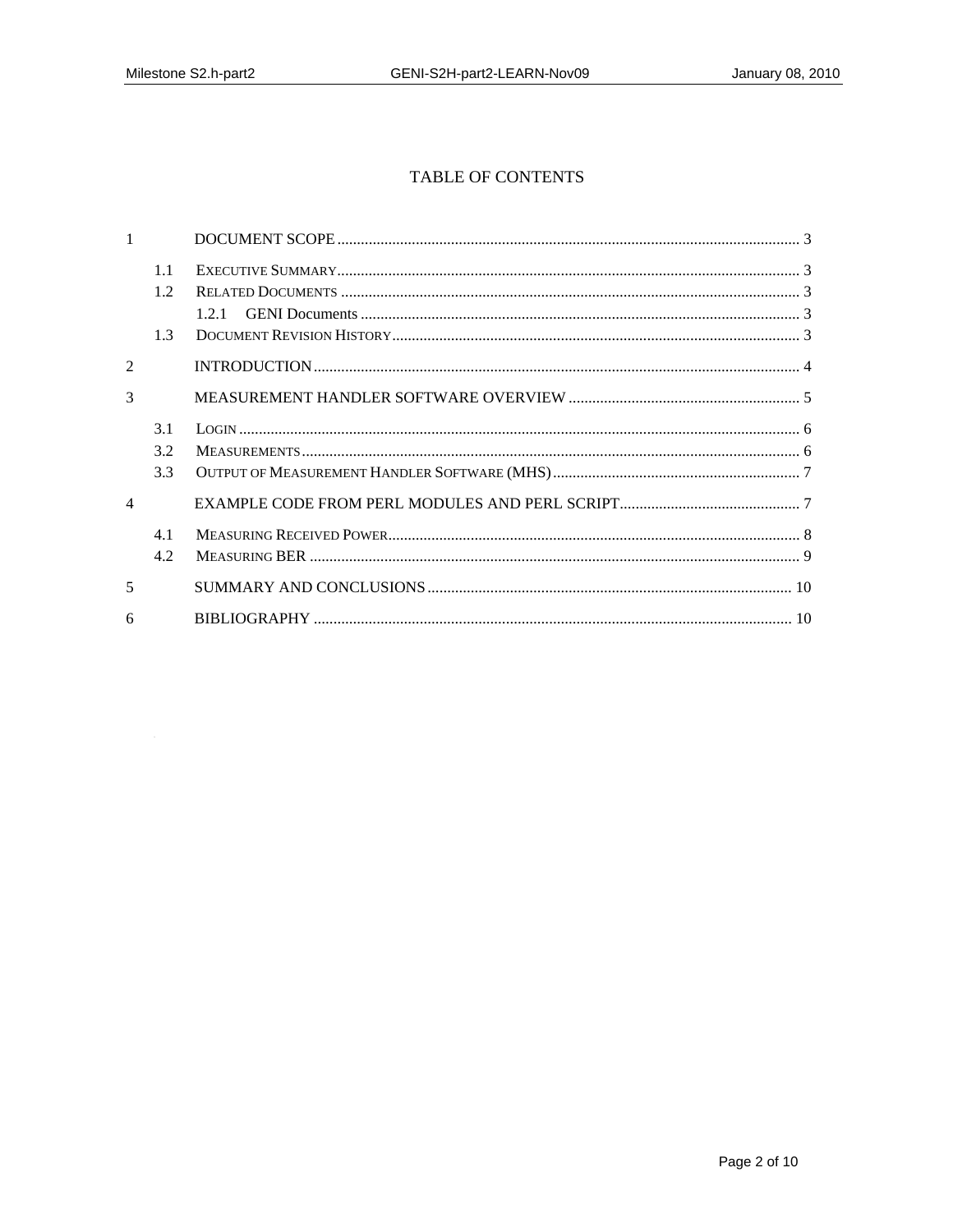#### **1 Document Scope**

This section describes this document's purpose, its context within the overall GENI project, the set of related documents, and this document's revision history.

#### **1.1 Executive Summary**

This technical note presents the results obtained in work package "Milestone S2.h-part2: Specifications for the Measurement Handler Software" of Project Nr. 1733, "Programmable Measurements over Texas-based Research Network: LEARN" [LEARN\_1].

The milestone on the drafting of the data file format for the transfer of measurement data between the Infinera Digital Transport Node (DTN) [Infinera\_1, Infinera\_2] and the Integrated Measurement Framework [IMF 1] has been submitted during GEC6, November  $16<sup>th</sup>$ , 2009 [LEARN 2]. We explained how the measurement data file format is based on the TL1 command format of the Infinera DTN [Infinera\_3, Infinera\_4]. Also in [LEARN\_2], we examined two specific TL1 commands that are of particular interest for the GENI measurement framework: an optical power measurement and the biterror rate (BER) measurement.

This document is a report on the specifications for the Measurement Handler Software, which will utilize an existing interface (TL1 over SSH) into the Infinera DTN to make optical measurements.

#### **1.2 Related Documents**

The following documents are related to this document, and provide background information, requirements, etc., that are important for this document.

# **1.2.1 GENI Documents**

| Document ID          | Document Title and Issue Date                                               |  |
|----------------------|-----------------------------------------------------------------------------|--|
| GENI-S2H-LEARN-Nov09 | Draft Measurement Data File Format, November 16, 2009                       |  |
| ERM S2a Dec09        | Unified Measurement Framework: NetFPGA Cube Prototype,<br>December 03, 2009 |  |

#### **1.3 Document Revision History**

The following table provides the revision history for this document, summarizing the date at which it was revised, who revised it, and a brief summary of the changes. This list is maintained in chronological order so the earliest version comes first in the list.

| Revision | Date        | <b>Revised By</b> | <b>Summary of Changes</b> |
|----------|-------------|-------------------|---------------------------|
| 1.0      | 07 Jan 2010 | D. Gurkan         | Initial draft             |
| 1.0      | 09 Jan 2010 | C. Lai            | Revised update            |
| 1.0      | 10 Jan 2010 | M. Wang           | Revised update            |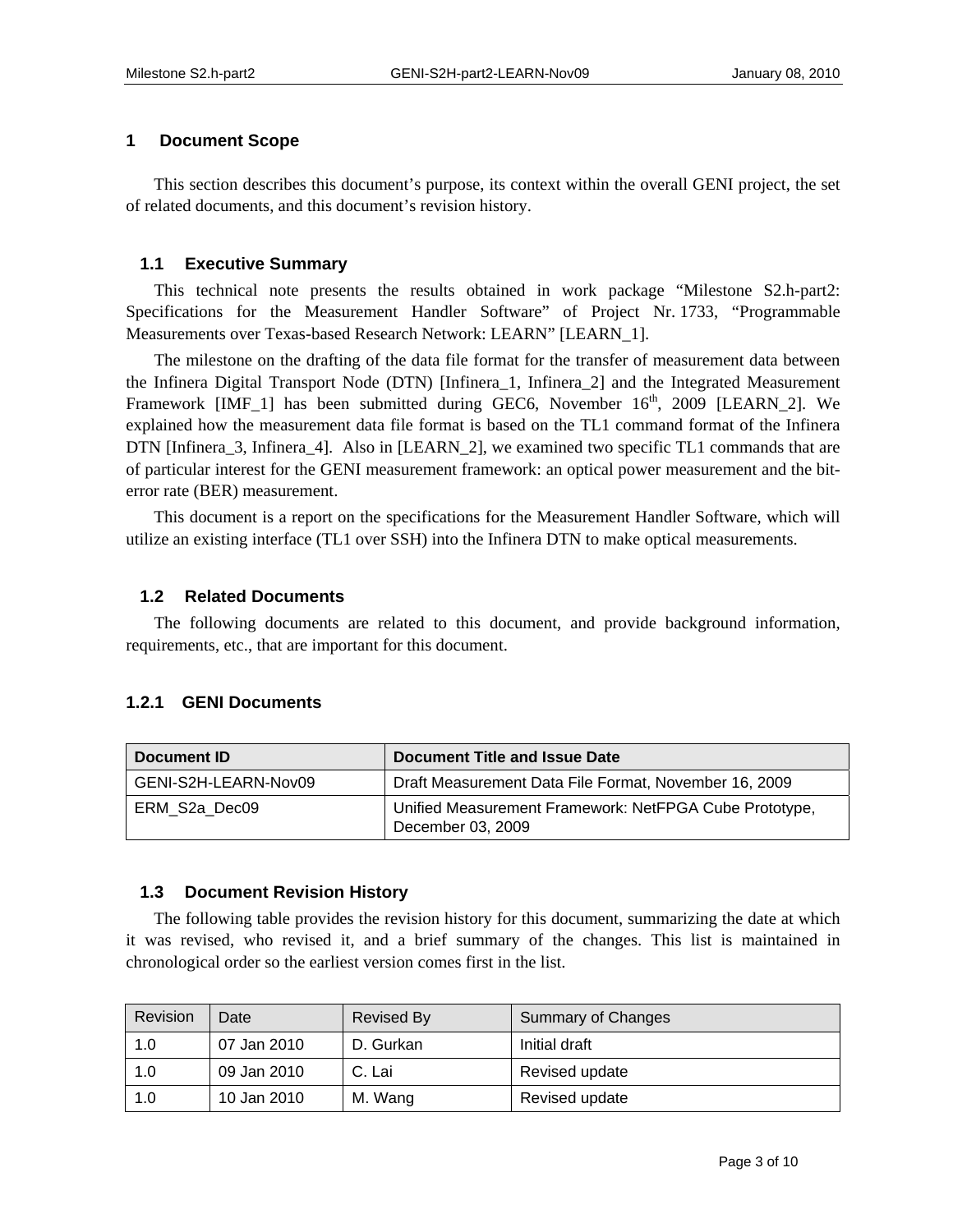#### **2 Introduction**

The "Data Plane Measurements" project during Spiral-1 has identified all instruments and network hardware (to be referred to as network elements – NEs – from this point on) present in the aggregates of Spiral-1 control frameworks [DMEAS\_1]. Similar NEs are expected to reside in future aggregates joining the GENI infrastructure. The main purpose of this study was the determination of available measurements for the physical layer in embedded form; that is, a user can retrieve measurements via a remote connection to the NE. The access method for each NE has been also identified as part of this study. Milestone reports of the study are posted on GENI wiki for "Data Plane Measurements" project [DMEAS\_2].

LEARN project [LEARN\_1] will build on top of the "Data Plane Measurements" by recommending and (when possible) implementing Measurement Handler Software (MHS) modules for NEs with various remote access mechanisms. During the first year of LEARN, MHS will be created specifically for accessing the Infinera Digital Transport Nodes (DTNs) that reside on BEN through collaborations with ORCA-BEN and ERM projects. At the end of the first year, a recommended list of possible MHS modules will be delivered as stated in the milestone on LEARN project:

*Based upon results of Data Plane Measurements project, collaborate with GPO and other projects in Cluster D, to establish a list of measurement handlers that are needed for commercial transport and measurement equipment that will be used in GENI. (7/20/10, GEC8)* 

MHS acts as the interface mechanism for the Unified Measurement Framework (UMF) [ERM\_1] to access an NE and retrieve measurements in however format they may be delivered by the NE. This document is for an Infinera Digital Transport Node (DTN) [Infinera\_1, Infinera\_2] that resides on BEN in Cluster D.

Milestone related to the specification of such a MHS module is:

*Collaborate with the ERM project to draft data file format for transfer of measurement data between the Measurement Handler software and the Integrated Measurements Framework; complete specifications for the Measurement Handler software, which will utilize an existing interface (TL1 over SSH) into the Infinera Digital Transport Node (DTN) to make optical measurements. (11/16/09, GEC6)* 

The first part of the milestone (*Collaborate with the ERM project to draft data file format for transfer of measurement data between the Measurement Handler software and the Integrated Measurements Framework;*) has been delivered at GEC6 in collaboration with the ERM project as [LEARN\_2]. This is the second part of the milestone (*complete specifications for the Measurement Handler software, which will utilize an existing interface (TL1 over SSH) into the Infinera Digital Transport Node (DTN) to make optical measurements*): specify the measurement handler software that accesses the Infinera Digital Transport Node (DTN) in turn to be integrated with the Unified Measurement Framework (UMF) as designed in [ERM\_1]. Commands are issued to the Infinera DTN in the Transaction Language 1 (TL1) format, which is a vendor-independent network management protocol. These commands are encoded in plain ASCII text, resulting in easy readability and greater interoperability.

This part of the deliverable has been delayed due to lack of equipment access by the LEARN team. When this milestone was first drafted, Dr. Gurkan's lab was hosting an Infinera DTN through an evaluation agreement between LEARN of Texas and Infinera. However, the evaluation period expired at the same time as the start of the project. The ORCA-BEN project has graciously given the LEARN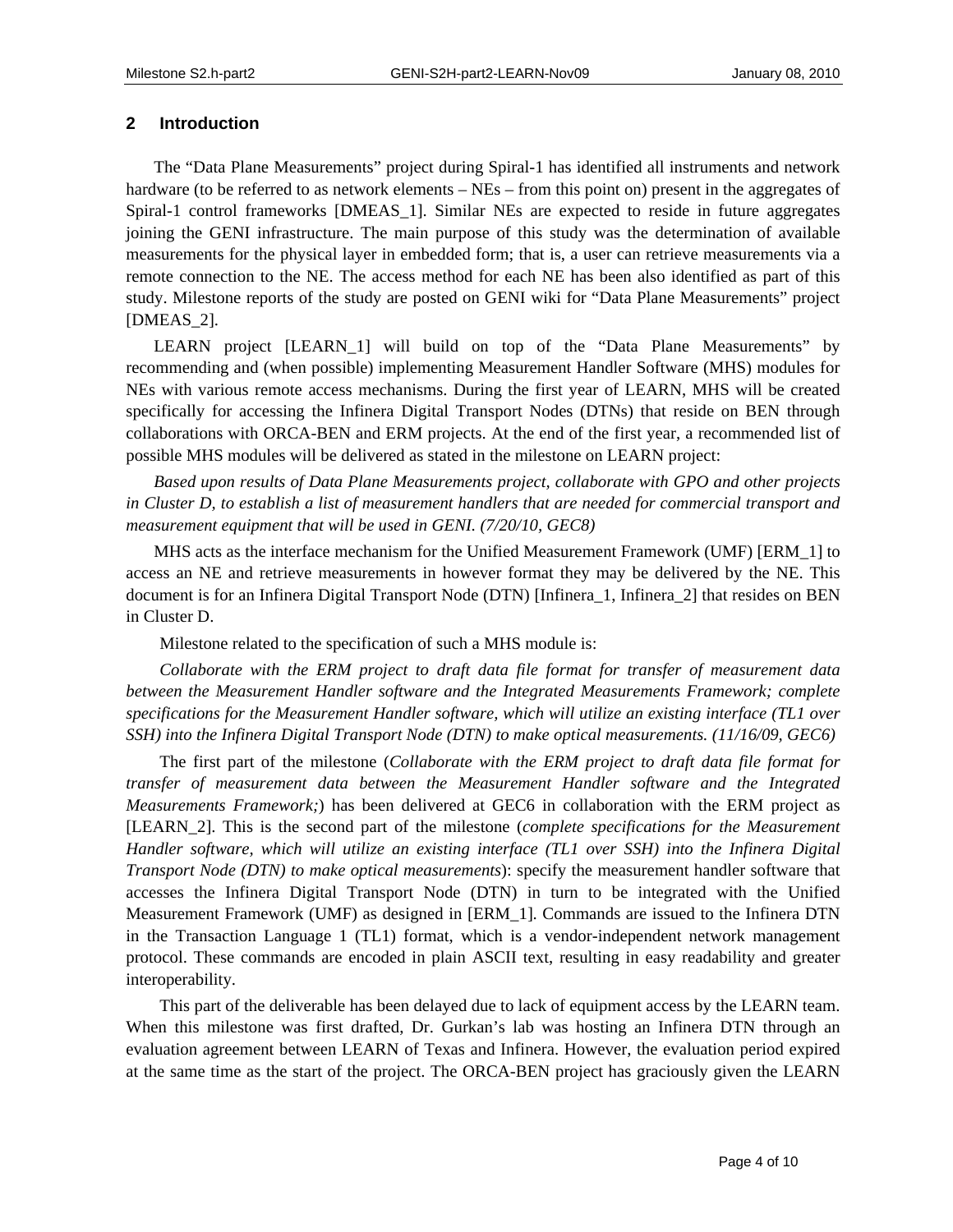team a login and access to their DTN boxes to perform this milestone. An NDA has been issued between the teams and Infinera during the second week of December of 2009.

In Section 3, we present the workings of the MHS. Further, we examine in more detail all subroutines that will reside in MHS including any outside modules that will be used to parse and create TL1 commands. Then, in Section 4, we illustrate the modules and subroutines of this MHS for Infinera DTN with example code segments following the recommendations from Dr. Yufeng Xin of RENCI.

#### **3 Measurement Handler Software Overview**

The Measurement Handler Software (MHS) module manages the issuing and parsing of various TL1 commands (RTRV-PM) and the corresponding responses of the Infinera DTN to make optical measurements. The specific commands to be implemented in this project are outlined in more detail in [LEARN\_2]. The software will utilize the existing interface to interface with the Infinera DTN (i.e., SSH). A perl module will be used to create the subroutines necessary to retrieve power, and pre- and post-FEC BER measurements. In addition, there will be subroutines that allow UMF and higher layers in ORCA to access the particular instrument and its available measurements.

The TL1 commands and the responses will be parsed using the general toolkit published in [SARA\_1] whenever applicable. The toolkit provides the mechanisms of using and parsing of TL1 commands at a high level. It also allows for any particular commands that do not exist in the toolkit to be included using a cmd () subroutine. If all functions from Infinera DTN were included in the TL1 module, a perl script would suffice to access an NE. However, this toolkit has been written to retrieve functions specific for Nortel OME6500, Nortel DWDM CPL, Nortel HDXc, and Cisco ONS15454. Therefore, an expansion of the capabilities of the toolkit for the Infinera DTN is necessary.

In order to expand the capabilities of this module, another perl module that would include subroutines for the Infinera DTN will be created. The subroutines will specifically parse commands for the Infinera DTN and its access through ORCA/BEN infrastructure.

A perl script will be written that will use these two perl modules to access and provide the results of performance measurement commands to the Infinera DTN.

The dependencies of these modules and the script are displayed in the figure 1.



**Figure 1.** TL1 Toolkit [SARA\_1] provides the general access and parsing functions for TL1 interfaces. A perl module for specific functions of Infinera DTN and its hosting aggregate is the main module for the measurement handler software (MHS). Finally, a perl script will use both TL1 module and the Infinera-specific module to provide the measurements to UMF.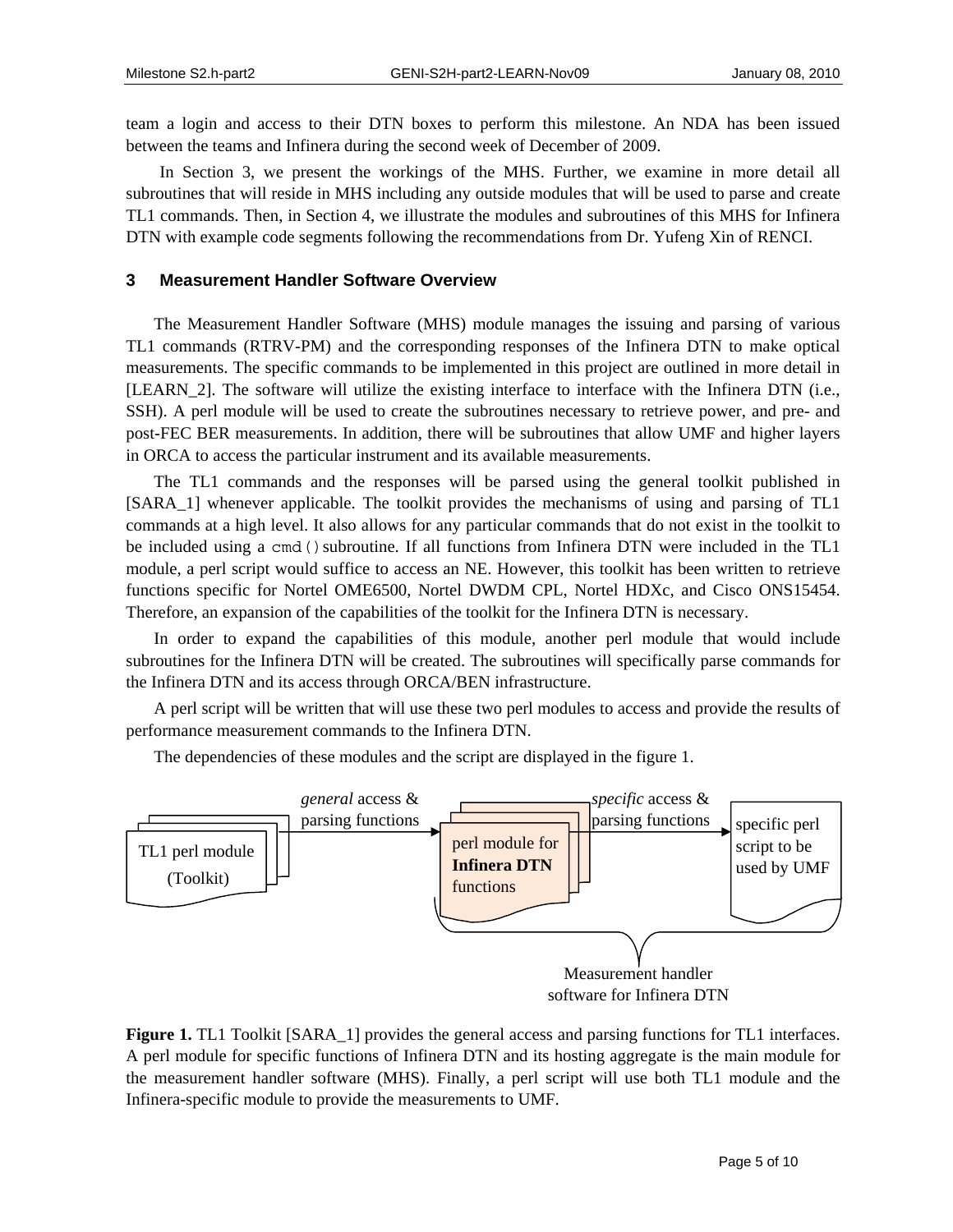For example, a telnet function is used in order to start a TL1 session with the Infinera DTN. Once the hostname is identified, the IP address of the unit will be retrieved according to the static IP address list provided by the aggregate. In this particular project, all Infinera DTNs reside on the ORCA/BEN architecture with presences on BEN, RENCI, Duke, and UNC: e.g., when the network site is Duke, the hostname/IP address of the DTN box is dtn-1.duke.ben and 192.168.202.5. The perl module will return the IP address according to the network name provided by the requesting program, e.g., UMF.

After the hostname is determined, the perl module's subroutine that allows the login to the DTN will be called. Once a successful login is achieved, specific measurement commands will be sent to the DTN. Responses will be parsed by the module's corresponding subroutines and measurement results will be written into a text file to be used by the UMF project. To summarize, the MHS has three stages of operation:

(i) Login to the DTN TL1 interface;

(ii) Retrieve what measurement is needed from the command of UMF and compose the TL1 command that corresponds to the measurement;

(iii) Send command to the DTN and if successfully retrieved, parse the response to extract the measured value to write into a text file.

#### **3.1 Login**

Login to the DTN is achieved using regular telnet routine followed by TL1 login to retrieve measurements from the instrument. A sample general subroutine from the tl1 toolkit is included below from [SARA\_1]:

```
sub login() { 
      my ($self) = @;
      $self-vertex 3, "starting login to $self-{}'hostname'}.\n" );
       my $out = $self->cmd("ACT-USER::$self->{'username'}:$self-
>{'ctag'}::$self->{'password'};\n"); 
       my $check = check_resp ($out); 
       return $check; 
   }
```
Where, the synopsis of a new tl1 session starts with:

```
$t11 = t11->new(
           hostname => 'host.example.com', 
           type => 'OME6500', 
           username => 'user', 
           password => 'password', 
           peerport => 23, 
           verbose => 0 
    );
```
#### **3.2 Measurements**

The Measurement Handler Software uses the "RTRV-PM" command to retrieve various performance-monitoring data. Its command and response formats have been outlined in [LEARN\_2].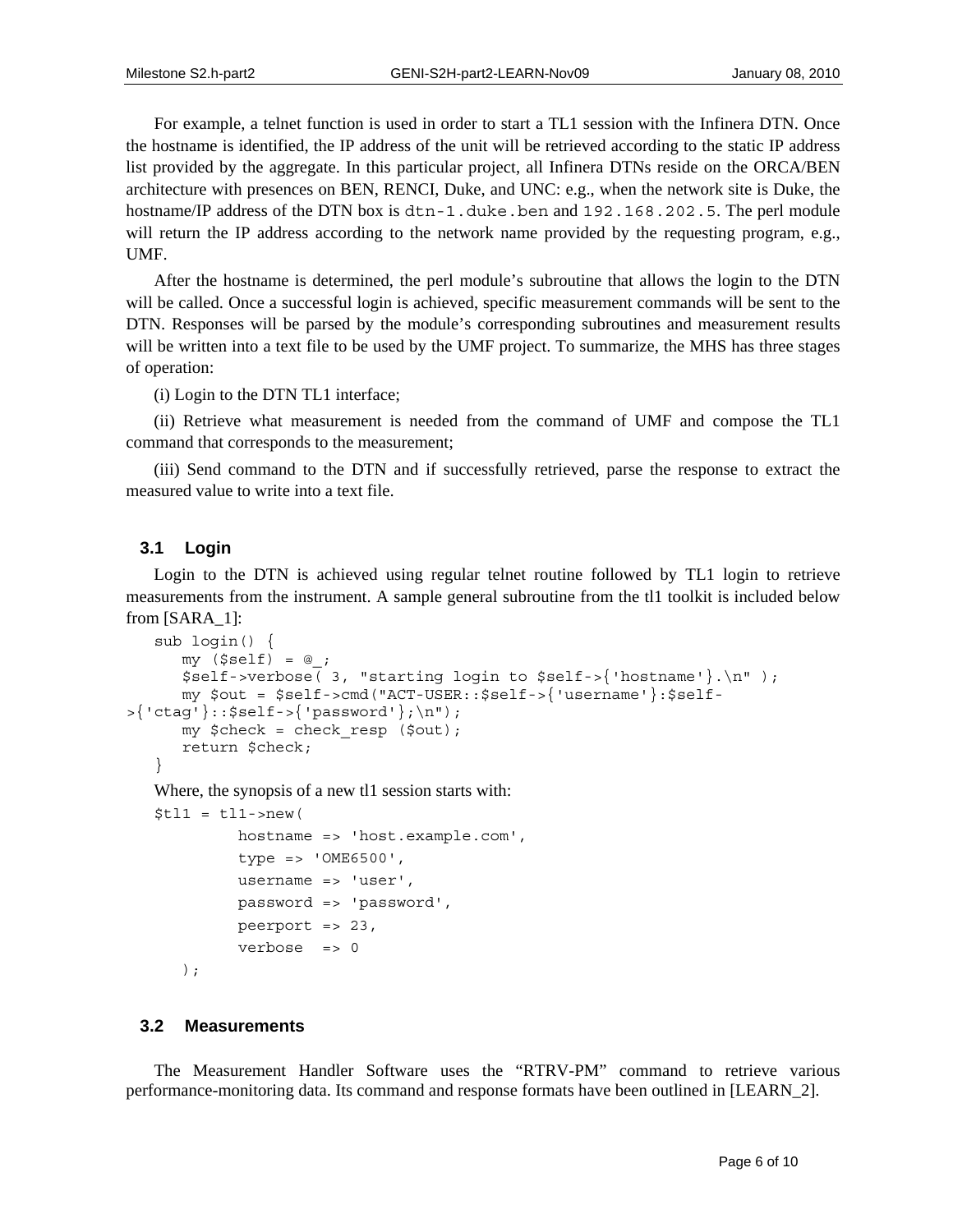Command:

```
RTRV-PM-
{OC768|OC192|OC48|OC12|OC3|STM256|STM64|STM16|STM4|STM1|1GBE|10GBE| 
OCH|OCG|OTS|BAND|TRIB|DTPCTP|DCF|OSC|GTP|VCG}:[<TID>]:<AID>:<CTAG>:: 
[<montype>],[1-UP],[NEND],[RCV|TRMT],[15-MIN|1-
DAY],[<mondat>],[<montm>];
```
Response:

<cr><If><lf> ^^^<SID>^<Date>^<Time><cr><lf> M^^<CTAG>^<CMPLCDE><cr><lf>

<Text Block><Terminator>

The <Text Block> segment of the command response contains the detailed measured results of the input command. Command and response of two specific measurements, namely, optical power and BER will be programmed into the MHS.

#### **3.3 Output of Measurement Handler Software (MHS)**

During the first demonstration of the MHS and integration with UMF, the software output will be written into a text file.

#### **4 Example Code from Perl Modules and Perl Script**

Hostname will be mapped to the static IP address that the instrument has on that particular host network by:

```
sub getHostname{ 
   my ($self,$site)=@_; 
   my $hostname="0"; 
   if($site eq "Renci"){ 
         $hostname="192.168.201.5"; 
   } 
   elsif($site eq "UNC"){ 
                  $hostname="192.168.203.5"; 
 } 
   elsif($site eq "Duke"){ 
                  $hostname="192.168.202.5"; 
 } 
   elsif($site eq "NCSU"){ 
                  $hostname="192.168.204.5"; 
   } 
   return $hostname; 
} 
sub loginDTN{ 
         my ($self,$hostname)=@_; 
         my $username="geniuser"; 
         my $password="*******"; 
         my $port="9090"; 
         my $logincmd="act-user::$username:1::$password;";
```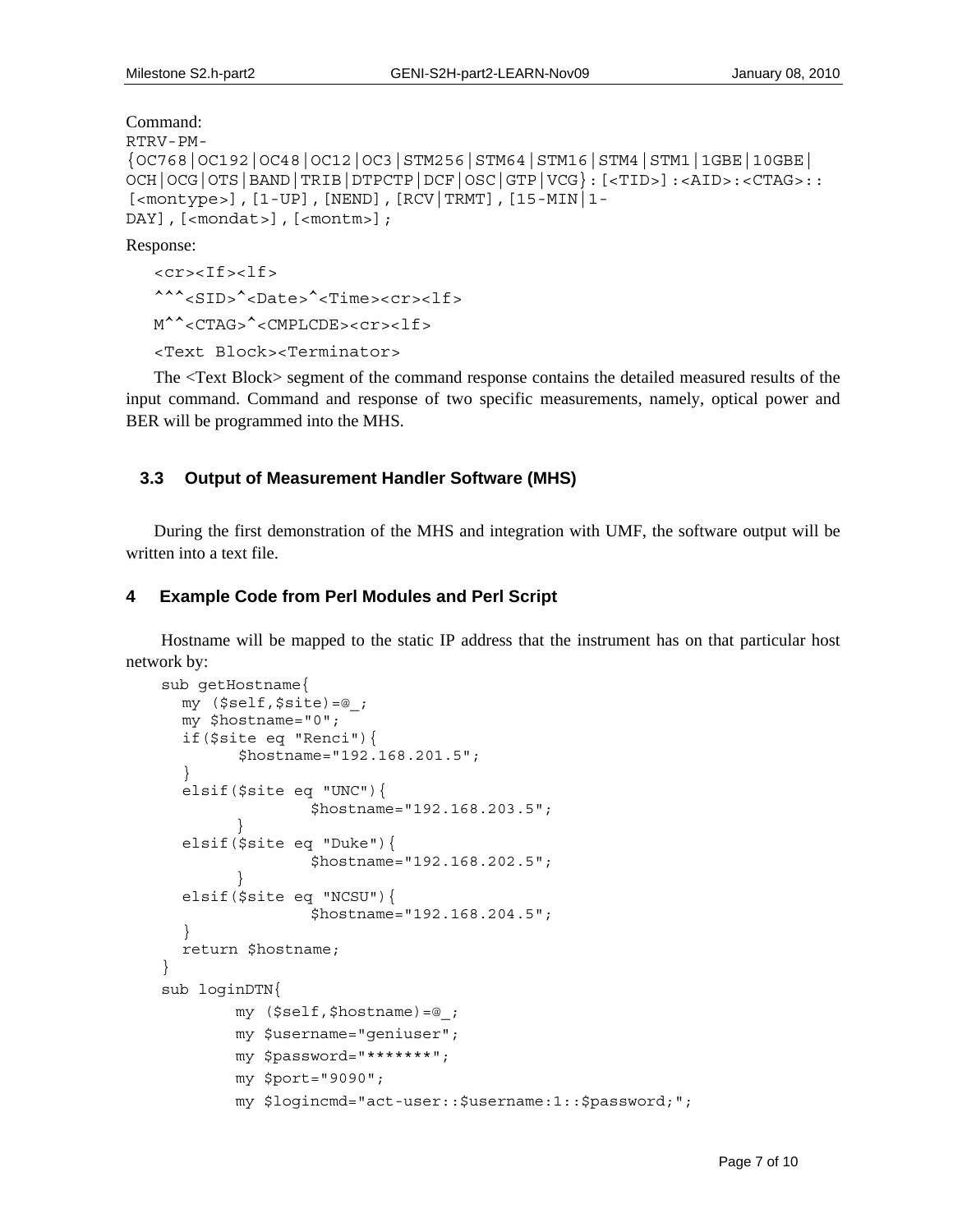}

```
 #print STDERR "Login Hostname:", $hostname,"\n"; 
      my $tl1 = tl1->new( hostname => $hostname, 
                username => $username, 
                password => $password, 
                type=>'Infinera', 
                peerport => '9090', 
               verbose \Rightarrow 0,
       ); 
       # connect and login 
      if (\text{$tl1->open() == 0) } print STDERR "$0: Could not connect to $hostname\n"; 
                exit 1; 
       } 
       return $tl1;
```
The following functions from the TL1 toolkit will be utilized when necessary to retrieve measurements from the Infinera DTN:

```
$t11->open(); $tl1->cmd($cmd); 
 $tl1->retr_cardtype(); 
 $tl1->retr_swversion(); 
 $tl1->retr_outoctets(); 
 $tl1->retr_inoctets(); 
 $tl1->retr_inoctets(); 
 $tl1->retrieve_alarms(); 
 $tl1->retrieve_circuits(); 
 $tl1->check_resp(); 
$t11->qet ess();
 $tl1->get_oc48_ports(); 
 $tl1->print_resp($ouput);
```
In addition, three more modules will be written to retrieve measurements (power and BER) and then parse and write responses to a text file. As an initial step of integration, the UMF will have access to this text file and be able to retrieve the received optical power, pre-FEC, and post-FEC BER values, as desired by the experimenter.

#### **4.1 Measuring Received Power**

The command to measure the received optical power of a specific optical channel (in a specific DLM of a specific chassis) is defined as:

```
rtrv-pm-och::<TID>:<CTAG>::opr;
```
*example:*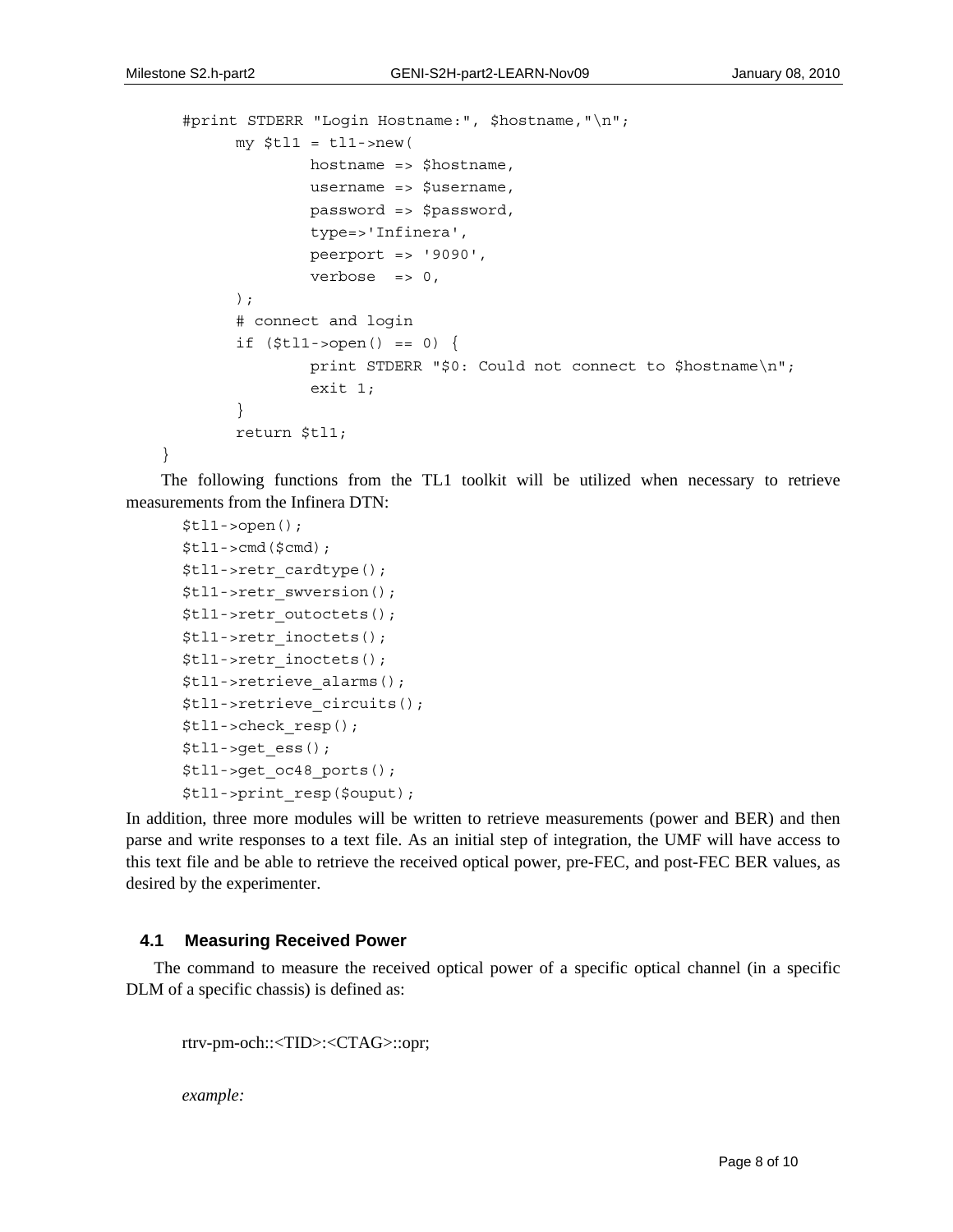rtrv-pm-och::1-A-4-L1-8:tag\_rx\_power::opr;

*(Measures received optical power from chassis 1, DLM slot 4, and optical channel 8)*

The response format of this command is defined in Section 3.2 with the following <Text Block> field:

"<TID>,OCH:OPR,<Optical Power Value in dB>,,NEND,RCV,,"

*example:*  "1-A-4-L1-8: OCH:OPR: -27.84,,NEND,RCV,," (*Optical power received from chassis 1, DLM slot 4, and optical channel 8 is -27.84 dB)*

The subroutine in the Infinera DTN's perl module will use these commands and the response format to retrieve the optical power of the designated channel (and when necessary, the chassis and DLM slots will also be specified) and return into a text file together with the date/time of the measurement.

```
my $rtrvpowercmd= "rtrv-pm-och::1-A-4-L1-8:tag_rx_power::opr;\n";
my $resp=$tl1->cmd($rtrvpowercmd);
```
#### **4.2 Measuring BER**

The Infinera DTN performs the FEC encoding/decoding function for every optical channel. Further, the DTN is used to compute the effective BER on each optical channel. In fact, it can calculate both the FEC-corrected, as well as the uncorrected BER (i.e. the post-BER and pre-BER values). The command formats of BER measurement over a specific optical channel (in specific DLM of a specific chassis) is defined as:

rtrv-pm-och::<TID>:<CTAG>::corrber; rtrv-pm-och::<TID>:<CTAG>::uncorrber;

*example:* 

rtrv-pm-och::1-A-4-L1-8:tag\_rx\_power::corrber; *(Measures corrected BER from chassis 1, DLM slot 4, and optical channel 8)*

The response format of these two BER commands are precisely as defined in Section 3.2 with the following <Text Block> fields:

"<TID>,OCH:CORRBER,< Corrected BER>,,NEND,RCV,," "<TID>,OCH:UNCORRBER,<Uncorrected BER>,,NEND,RCV,,"